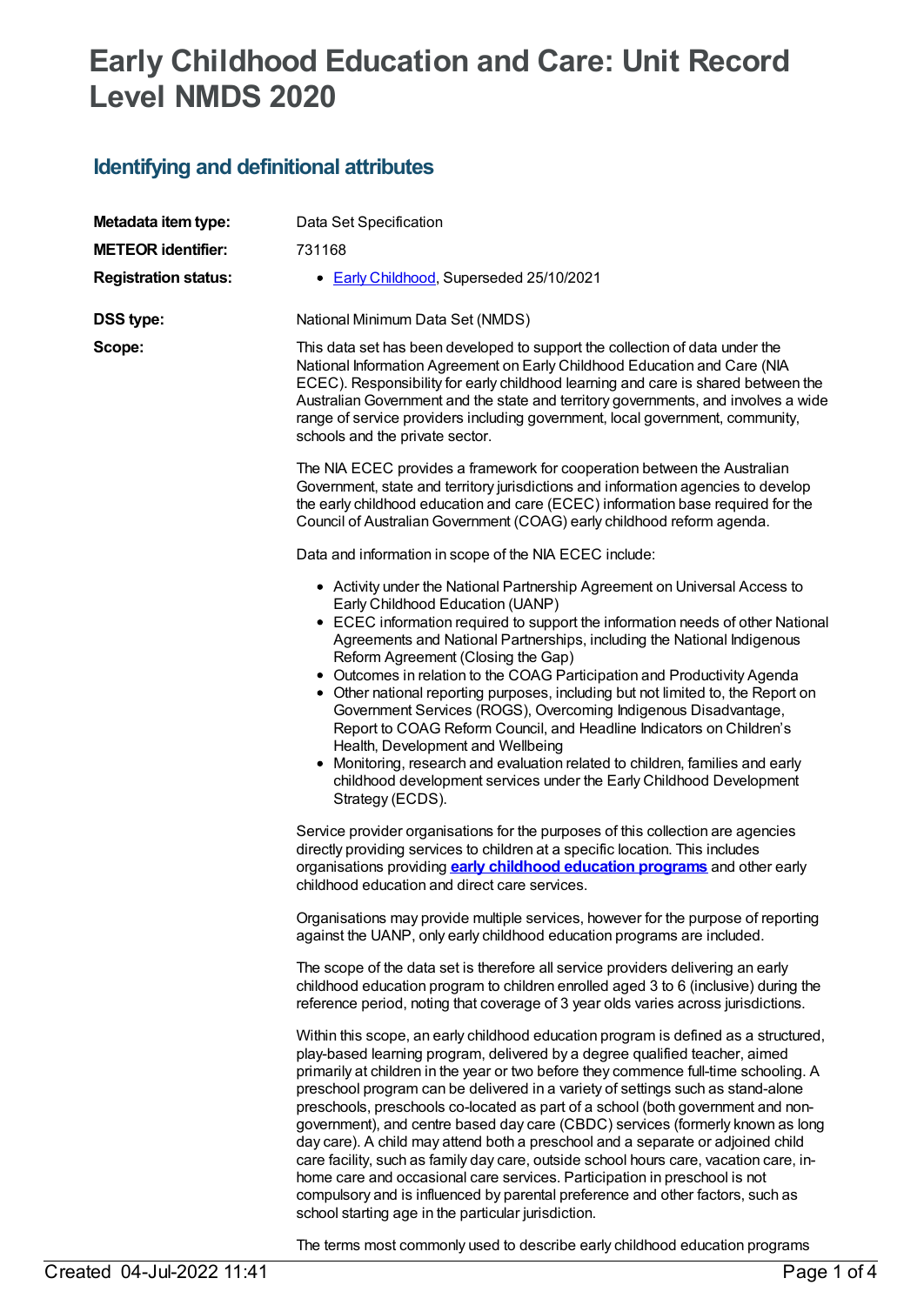which are subject to the UANP in states and territories are:

- Kindergarten Queensland, Western Australia, Tasmania
- Kindergarten or Preschool Victoria, South Australia
- Preschool New South Wales, Northern Territory, Australian Capital Territory.

An early childhood education program may or may not be delivered in such a way that meets the Universal Access goal. The requirements for Universal Access are listed below.

The UANP is a commitment to joint Australian Government, State and Territory action to provide universal access to **quality early [childhood](https://meteor.aihw.gov.au/content/606533) education programs**.

Universal access means that every child, in the year before they commence fulltime schooling, has access to, and participates in:

- quality early childhood education program(s)
- delivered for at least 600 hours per year
- in a form that meets the needs of children, parents and community, and
- at a cost that does not present a barrier to participation.

To apply the requirements of the UANP to the data set, a 'quality' early childhood education program is a program which is delivered in the year before full-time schooling by a qualified early childhood teacher, in accordance with the Early Years Learning Framework and the National Quality Framework (NQF).

Monitoring information is to be maintained for the previous UANP where possible. However, specific data elements, data definitions and terminologies in the data set conform to those used in the UANP.

The unit record level collection supports information to be collected at the child, teacher and service provider organisation level.

The information is to be collected within a reference period, which includes the first Friday in August, to enable comparison with schools' data, which is also collected then.

#### **Collection and usage attributes**

| <b>Statistical unit:</b>   | Child                                                                                                                                                                                                                                                                                                                                                                                                                                                                                                              |
|----------------------------|--------------------------------------------------------------------------------------------------------------------------------------------------------------------------------------------------------------------------------------------------------------------------------------------------------------------------------------------------------------------------------------------------------------------------------------------------------------------------------------------------------------------|
|                            | Service provider organisation                                                                                                                                                                                                                                                                                                                                                                                                                                                                                      |
|                            | Person (employed)                                                                                                                                                                                                                                                                                                                                                                                                                                                                                                  |
| <b>Collection methods:</b> | The collection date for the National Early Childhood Education and Care Collection<br>(NECECC) is the first Friday in August of each year, with a reference period of one<br>week in the same week as the collection date. Some jurisdictions prefer to<br>incorporate a reference period of two weeks that includes the collection date, to<br>better reflect their preschool program delivery model. A summary of jurisdictional<br>collection reference periods can be found within the ABS' explanatory notes. |
| Implementation start date: | 01/07/2020                                                                                                                                                                                                                                                                                                                                                                                                                                                                                                         |
| Comments:                  | The glossary items supporting this national minimum data set include:                                                                                                                                                                                                                                                                                                                                                                                                                                              |
|                            | • Early childhood education and care contact worker<br>• Qualified early childhood teacher<br>• Early childhood education program<br><b>Quality early childhood education program</b>                                                                                                                                                                                                                                                                                                                              |

#### **Source and reference attributes**

| Submitting organisation: | Australian Department of Education, Skills and Employment |
|--------------------------|-----------------------------------------------------------|
| Steward:                 | Data Strategy Group (DSG)                                 |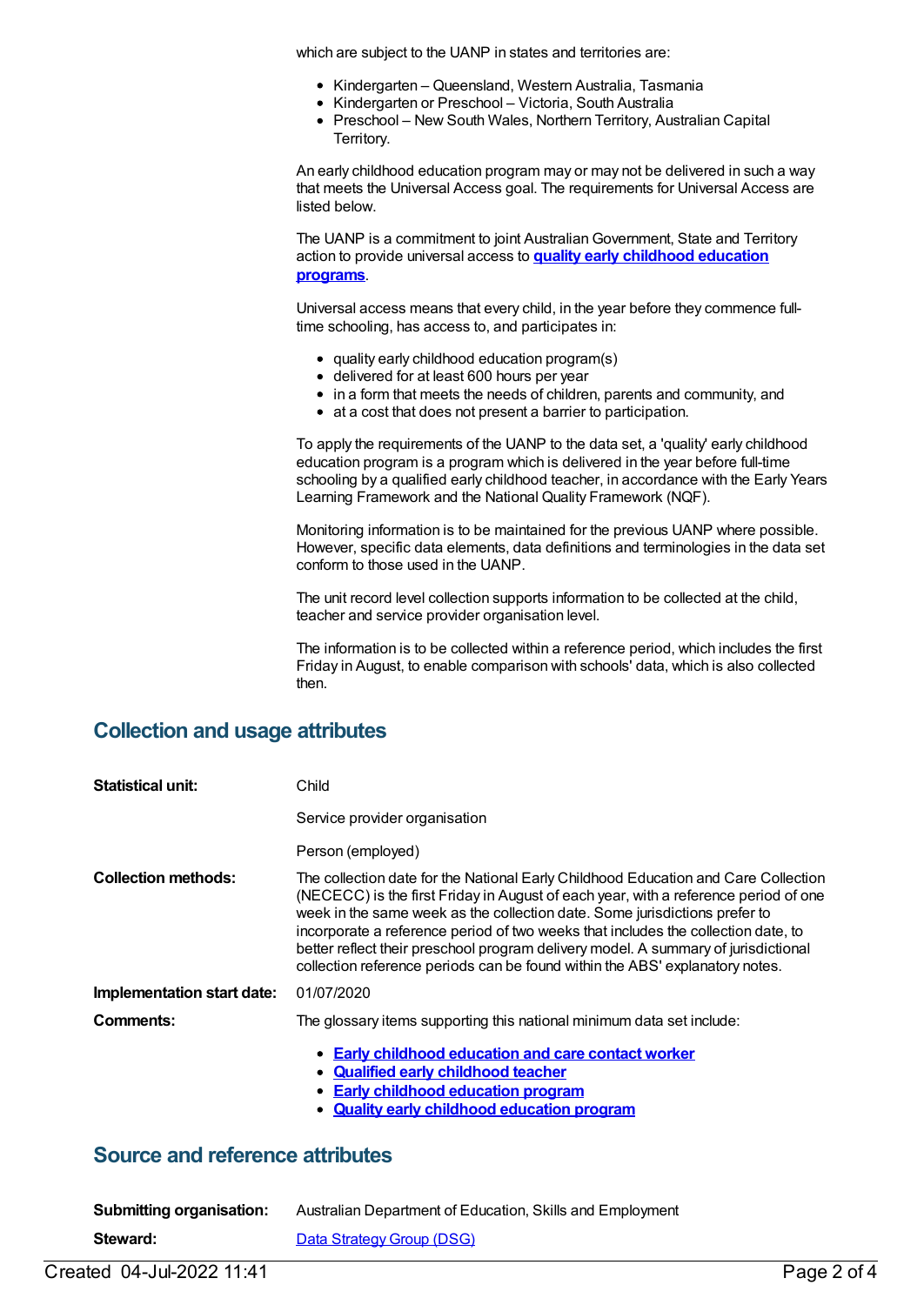|         | Ш |   |
|---------|---|---|
|         |   | п |
| ×<br>۰, |   |   |

**Reference documents:** National Information Agreement for Early Childhood Education and Care 2018–22.

### **Relational attributes**

**Related metadata references:** Supersedes Early Childhood [Education](https://meteor.aihw.gov.au/content/731157) and Care: Unit Record Level NMDS 2019 • Early [Childhood](https://meteor.aihw.gov.au/RegistrationAuthority/13), Superseded 02/12/2020 Has been [superseded](https://meteor.aihw.gov.au/content/745996) by **Early Childhood Education and Care: Unit Record Level** NMDS 2021 **Early [Childhood](https://meteor.aihw.gov.au/RegistrationAuthority/13), Standard 25/10/2021 Implementation in Data Set Specifications:** Early Childhood [Education](https://meteor.aihw.gov.au/content/731165) and Care DSS 2020Early [Childhood](https://meteor.aihw.gov.au/RegistrationAuthority/13), Superseded 25/10/2021

**Origin:** National Partnership Agreement on Universal Access to Early Childhood Education

*Implementation start date:* 03/08/2020

## **Metadata items in this Data Set Specification** Show more detail

| Seq<br>No.     | Metadata item                                                                                                                           | <b>Obligation Max</b> | occurs                   |
|----------------|-----------------------------------------------------------------------------------------------------------------------------------------|-----------------------|--------------------------|
| -              | Socio-Economic Indexes for Areas (SEIFA) (2016 Census, ASGS 2016) cluster                                                               | Mandatory             | 1                        |
|                | Address-address line, text X[X(179)]                                                                                                    | Mandatory             | -1                       |
|                | Address-Australian postcode, code (Postcode datafile) NNNN                                                                              | Mandatory 2           |                          |
|                | Address-statistical area, level 1 (SA1) code (ASGS 2016) N(11)                                                                          | Mandatory 2           |                          |
|                | Address-suburb/town/locality name, text X[X(45)]                                                                                        | Mandatory 2           |                          |
|                | Child—early childhood education program attendance indicator, yes/no code N                                                             | Mandatory 1           |                          |
|                | Child—early childhood education program enrolment indicator, yes/no code N                                                              | Mandatory             | $\overline{1}$           |
|                | Child—early childhood education program fees charged per week, total Australian<br>currency N[N(8)]                                     | Mandatory 1           |                          |
|                | Child—early childhood education program hours attended (per week), total hours<br><b>N[N]</b>                                           | Mandatory 1           |                          |
|                | Child—early childhood education program hours enrolled (per week), total hours N[N]                                                     | Mandatory             | $\overline{1}$           |
|                | Child—early childhood education program received from a qualified teacher<br>indicator, yes/no/not stated/inadequately described code N | Mandatory 1           |                          |
| -              | Child-early childhood education program repeater indicator, yes/no/unknown/not<br>stated/inadequately described code N                  | Mandatory             | $\overline{\phantom{0}}$ |
| ٠              | Child-Hours of an early childhood education program received from qualified<br>teacher(s), Total hours N[N]                             | Optional              | 1                        |
|                | Child—maximum early childhood education program hours available, total hours N[N]                                                       | Mandatory             | $\mathbf{1}$             |
|                | Organisation-organisation name, text X[X(199)]                                                                                          | Mandatory             | $\overline{\mathbf{1}}$  |
| $\blacksquare$ | Person (employed)—education field of highest relevant qualification, in early<br>childhood education and care, code N[N]                | Mandatory             | $\mathbf 1$              |
|                | Person (employed)—hours worked in early childhood education program delivery<br>(per week), total hours NNN                             | Optional              | 1                        |
|                | Person (employed)—level of highest qualification in early childhood education and<br>care, code N[N]                                    | Mandatory             | 1                        |